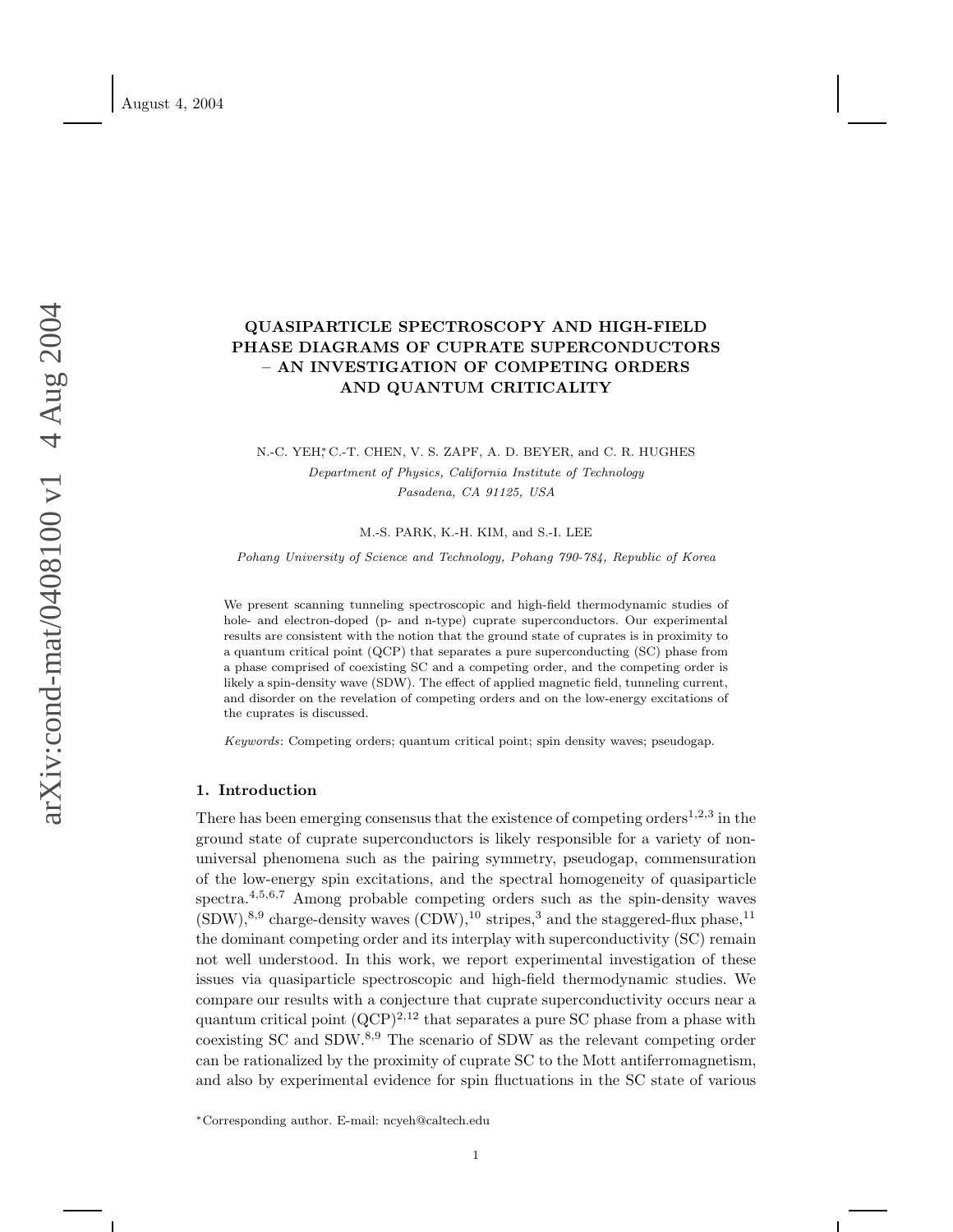cuprates.13,14,15,<sup>16</sup> Possible relevance of SDW in the cuprates to the occurrence of strong quantum fluctuations and the pseudogap phenomenon will be discussed.

# 2. Competing Orders and Quantum Criticality

We consider a conjecture of competing SDW and SC near a non-universal QCP at  $\alpha = \alpha_c$ <sup>8</sup>, where  $\alpha$  is a material-dependent parameter that may represent the doping level, the electronic anisotropy, spin correlation, orbital ordering, or the degree of disorder for a given family of cuprates. As schematically illustrated in Fig. 1(a), in the absence of magnetic field  $H$ , the ground state consists of a pure SC phase if  $\alpha_c < \alpha < \alpha_2$ , a pure SDW phase if  $\alpha < \alpha_1$ , and a SDW/SC coexisting state if  $\alpha_1 < \alpha < \alpha_c$ . Upon applying magnetic field, delocalized spin fluctuations can be induced due to magnetic scattering from excitons around vortex cores, eventually leading to the occurrence of SDW coexisting with SC for fields satisfying  $H^*(\alpha)$  <  $H < H_{c2}(\alpha)$  if the cuprate is sufficiently close to the QCP,<sup>8</sup> and  $H_{c2}$  is the upper critical field. In general we expect stronger quantum fluctuations of the SC order parameter in the SDW/SC phase than in the pure SC phase because of excess low-energy excitations associated with the competing SDW. In principle such a difference between coexisting SDW/SC and pure SC phases can be manifested in the field dependence of the thermodynamic properties of the cuprates at  $T \to 0$ . That is, the proximity of a cuprate to the QCP at  $\alpha_c$  can be estimated by determining a characteristic field  $H^*$  using thermodynamic measurements at  $T \to 0$ , and a smaller magnitude of  $(H^*/H_{c2}^0)$  would indicate a closer proximity to  $\alpha_c$  if  $\alpha > \alpha_c$ , where  $H_{c2}^0$  denotes the upper critical field of a given sample at  $T=0$ . In contrast, for a cuprate superconductor with  $\alpha_1 < \alpha < \alpha_c$ , we find  $H^* = 0$  so that SDW coexists with SC even in the absence of external fields, implying gapless SDW excitations (i.e.  $\Delta_{SDW} = 0$ ) and strong excess fluctuations in the SC state. Thus, the thermodynamic quantity  $h^* \equiv (H^*/H_{c2}^0)$  for a given cuprate is expected to reflect its susceptibility to low-energy excitations and its SC stiffness, which can be confirmed via studies of the quasiparticle spectra taken with a low-temperature scanning tunneling microscope (STM).

### 3. Experimental Approach and Results

To investigate the conjecture outlined above, we employ in this work measurements of the penetration depth  $\lambda(T, H)$ , magnetization  $M(T, H)$ , and third-harmonic susceptibility  $\chi_3(T, H)$  on different cuprates to determine the irreversibility field  $H_{irr}(T)$  and the upper critical field  $H_{c2}(T)$ . The degree of quantum fluctuations in each sample is then estimated by the ratio  $h^* \equiv (H^*/H_{c2}^0)$ , where the characteristic field  $H^*$  is defined as  $H^* \equiv H_{irr}(T \to 0)$ . The magnitude of  $h^*$  for different cuprates is determined and compared with the corresponding quasiparticle spectra.

Specifically, the experiments results reported in this work consist of studies on the n-type optimally doped infinite-layer cuprate  $\text{La}_{0.1}\text{Sr}_{0.9}\text{CuO}_2$  (La-112,  $T_c$  = 43 K) and one-layer Nd<sub>1.85</sub>Ce<sub>0.15</sub>CuO<sub>4−δ</sub> (NCCO,  $T_c = 21$  K); and the p-type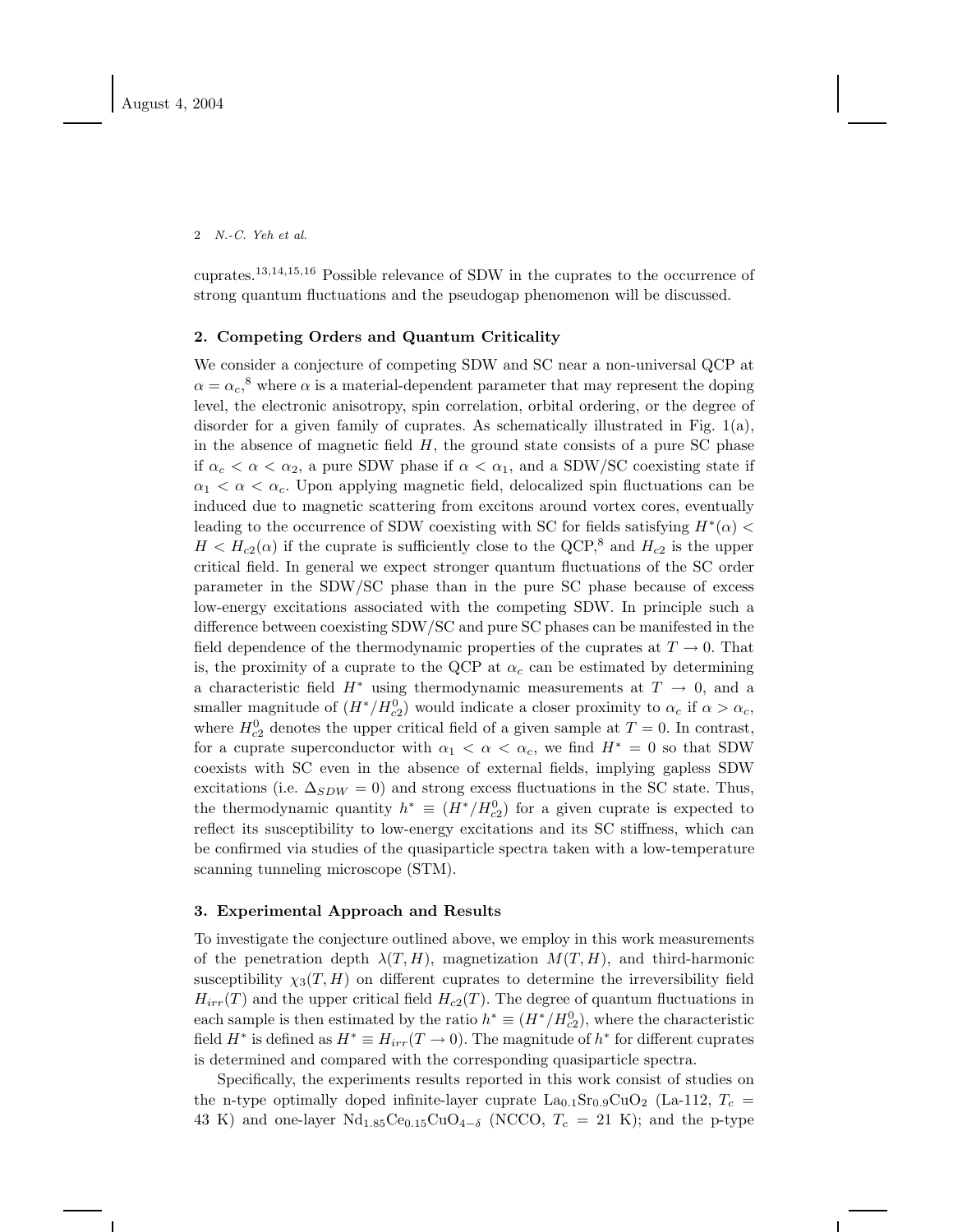

Fig. 1. Phase diagrams of cuprate superconductors based on the conjecture of competing SDW and SC:<sup>8</sup> (a) Reduced field  $(H/H_{c2}^0)$  vs. material parameter ( $\alpha$ ) phase diagram at  $T=0$ . Here  $h^*(\alpha) \equiv H^*(\alpha)/H_{c2}^0$  denotes the phase boundary that separates a pure SC phase from a coexisting SDW/SC phase. The points along  $h^*$  represent the reduced irreversibility fields,  $H_{irr}(T \to 0)/H_{c2}^0$ obtained from data taken on Y-123<sup>17,18</sup>, PCCO (NCCO)<sup>19,20</sup>, Bi-2212<sup>21</sup>, La-112<sup>22</sup>, and Hg-1234. (b) Comparison of the reduced irreversibility fields (solid lines) and upper critical fields (dashed lines) vs. reduced temperature  $(T/T_c)$  phase diagram for Hg-1234, La-112, Bi-2212, NCCO, and Y-123 with H || ab-plane, so that the corresponding  $H_{c2}^0$  is limited by the paramagnetic field  $H_p$ .

optimally doped HgBa<sub>2</sub>Ca<sub>3</sub>Cu<sub>4</sub>O<sub>x</sub> (Hg-1234,  $T_c = 125$  K) and YBa<sub>2</sub>Cu<sub>3</sub>O<sub>7−δ</sub> (Y-123,  $T_c = 93$  K). Results obtained by other groups on p-type underdoped Y-123  $(T_c = 87 \text{ K})$ ,<sup>18</sup> over- and optimally doped Bi<sub>2</sub>Sr<sub>2</sub>CaCu<sub>2</sub>O<sub>8+x</sub> (Bi-2212,  $T_c = 60$ ) K and 93 K)<sup>21,23</sup>; and n-type optimally doped Pr<sub>1.85</sub>Ce<sub>0.15</sub>CuO<sub>4−δ</sub> (PCCO,  $T_c$  =  $21 K$ ,<sup>20</sup> are also included for comparison. The optimally doped samples of La-112 and Hg-1234 were prepared under high pressures, with details of the synthesis and characterizations described elsewhere.<sup>24,25,26</sup> Detailed physical properties of the optimally doped Y-123 single crystal<sup>17</sup> and NCCO epitaxial thin-film<sup>19</sup> have also been given elsewhere.

The  $M(T, H)$  measurements were conducted in lower DC fields using a Quantum Design SQUID magnetometer at Caltech, and in high magnetic fields (up to 50 Tesla in a <sup>3</sup>He refrigerator) using a compensated coil in the pulsed-field facilities at the National High Magnetic Field Laboratory (NHMFL) in Los Alamos. The irreversibility field  $H_{irr}(T)$  was identified from the onset of reversibility in the  $M(T, H)$ loops, as exemplified in the inset of Fig.  $2(a)$  for La-112 and in the main panel of Fig. 2(b) for Hg-1234. The penetration depths of La-112 and Hg-1234 were determined in pulsed fields up to 65 Tesla by measuring the frequency shift  $\Delta f$  of a tunnel diode oscillator (TDO) resonant tank circuit with the sample contained in one of the component inductors.<sup>27</sup> Small changes in the resonant frequency can be related to changes in the penetration depth  $\Delta \lambda$  by  $\Delta \lambda = -\frac{R^2}{r_s} \frac{\Delta f}{f_0}$ , where R is the radius of the coil and  $r_s$  is the radius of the sample.<sup>27</sup> In our case,  $R \sim r_s = 0.7$  mm and the reference frequency  $f_0 \sim 60$  MHz such that  $\Delta f \sim (0.16 \text{ MHz}/\mu\text{m})\Delta\lambda$ . Further details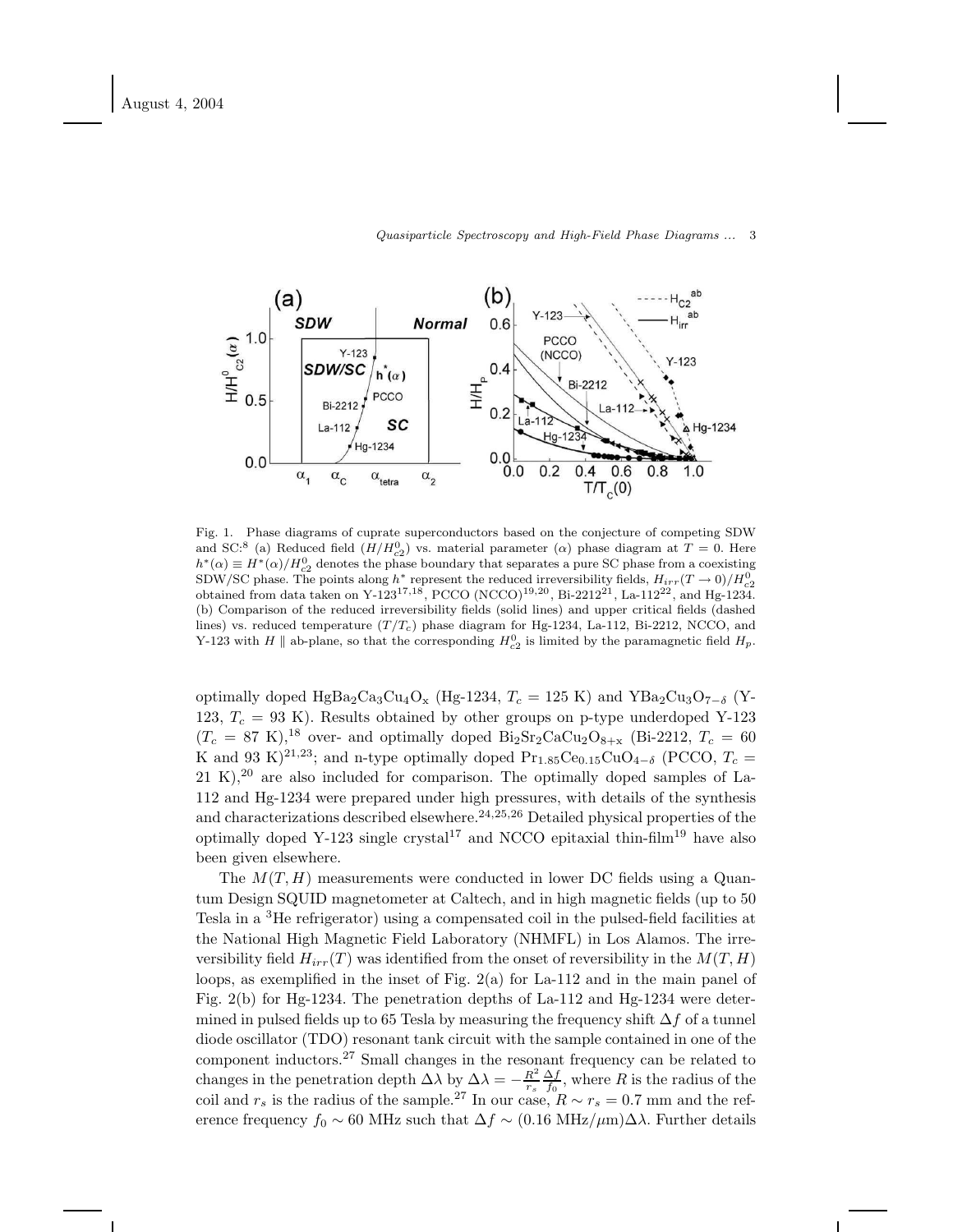for the pulsed-field measurements of La-112 can be found in Ref.<sup>22</sup>. Third-harmonic magnetic susceptibility  $\chi_3(T, H)$  measurements were also performed on Hg-1234 sample using a 9-Tesla DC magnet and Hall probe techniques.<sup>28</sup> The  $\chi_3(T, H)$  data measured the non-linear response of the sample and were therefore sensitive to the occurrence of phase transformation.<sup>28</sup>

Selected data of these thermodynamic measurements of La-112 and Hg-1234 are shown in Figs. 2(a)-(b), and a collection of measured  $H^{ab}_{irr}(T)$  and  $H^{ab}_{c2}(T)$  curves for various cuprates are summarized in Fig. 1(b), with the reduced characteristic fields  $(h^*)$  of several representative cuprates explicitly given in Fig.1(a). We note that the Hg-1234 sample, while having the highest  $T_c$  and upper critical field (estimated at  $H_p \sim H_{c2}^{ab} \sim 500$  Tesla) among all cuprates shown here, has the lowest reduced irreversibility line  $(H^{ab}_{irr}(T)/H_p)$ , where  $H_p \equiv \Delta_{SC}^0/(\sqrt{2}\mu_B)$  is the paramagnetic field, and  $\Delta_{SC}^0$  denotes the superconducting gap at  $T = 0$ . The low irreversibility field is not only due to the extreme two-dimensionality  $(2D)$  of Hg-1234<sup>26</sup> that leads to strong thermal fluctuations at high temperatures, but also due to its close proximity to the QCP, yielding strong field-induced quantum fluctuations at low temperatures.



Fig. 2. (a) Main panel: selected data for changes in the resonant frequency  $\Delta f$  of the TDO tank circuit relative to the normal state of  $La-112$  as a function of  $H$  at various  $T$ . The estimated  $H_{c2}$  values for H || ab-plane,  $H_{c2}^{ab}(T)$ , are indicated by arrows. Similar measurements on a grain-aligned La-112 sample have also been performed (not shown), which yield  $H_{c2}^{c}(T)$ . Inset:  $M(T, H)$ -vs.-H data on La-112 for  $T = 1.65$  and 4.0 K, where the irreversibility field  $H^{ab}_{irr}(T)$  are indicated by arrows.<sup>22</sup> (b) Main panel: representative zero-field-cooled (ZFC) and field-cooled (FC)  $M(T, H)$ -vs.-T data of Hg-1234 taken at  $H = 3.5$  and 4.9 Tesla, with the corresponding irreversibility temperature  $T_{irr}^{ab}(H)$  indicated by arrows, using the criterion  $|M_{ZFC}(T_{irr}, H) - M_{FC}(T_{irr}, H)|/|M(T \rightarrow 0, H \rightarrow 0)| \sim 1.5\%$ . Inset: Representative thirdharmonic susceptibility<sup>28</sup>  $|\chi_3(T,H)|$  data for Hg-1234 sample taken at 5 and 6 Tesla, with the corresponding  $T_{irr}^{ab}(H)$  indicated by arrows.

To further evaluate our conjecture that cuprates with smaller  $h^*$  are in closer proximity to a QCP at  $\alpha_c$  and are therefore associated with a smaller SDW gap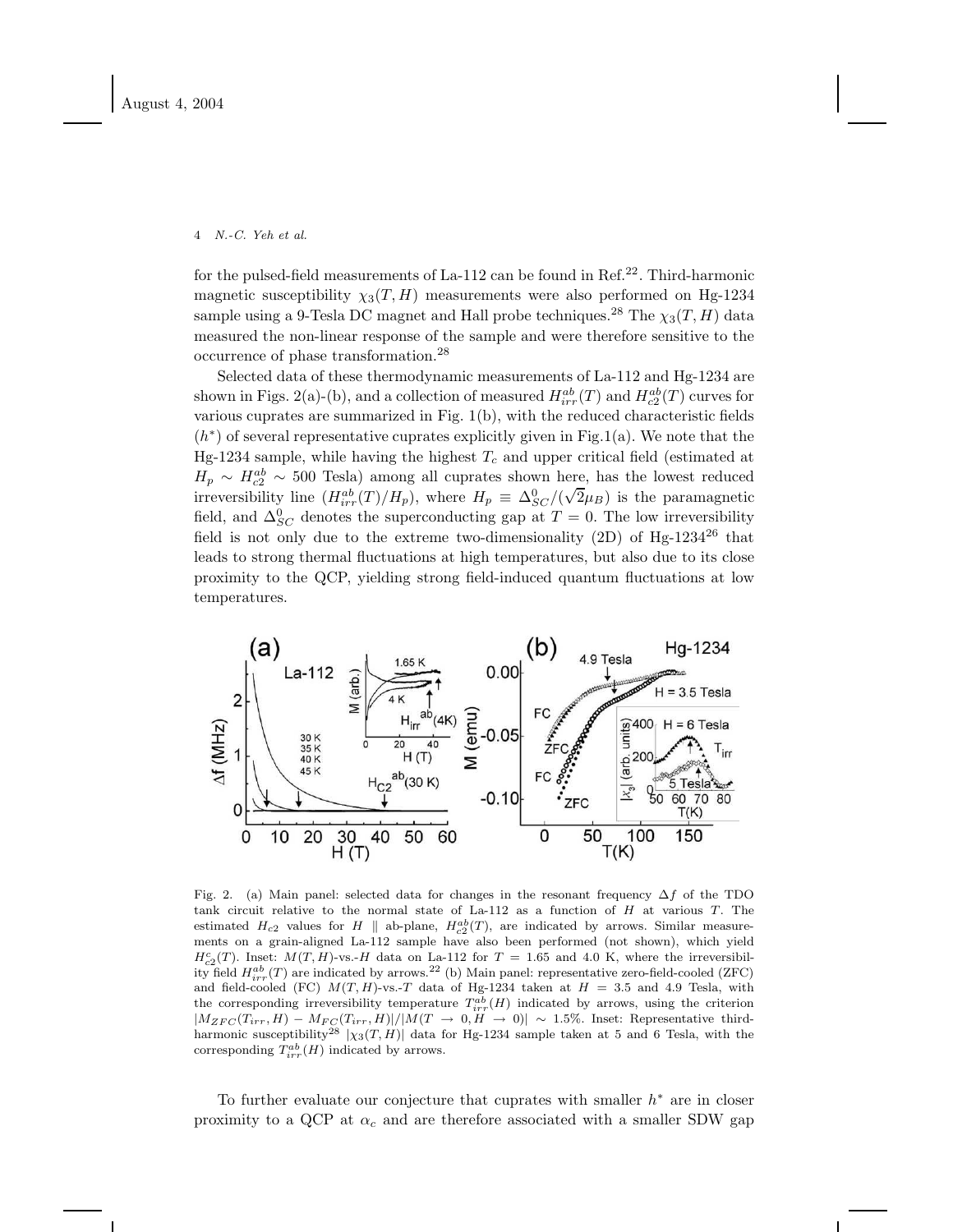$\Delta_{SDW}$  and stronger SC fluctuations, we examine the SC energy gap  $\Delta_{SC}(T)$  and the quasiparticle low-energy excitations of different cuprates. In Fig.  $3(a)$ , we compare the  $\Delta_{SC}(T)$  data of La-112, taken with our low-temperature scanning tunneling microscope (STM), with those of Bi-2212 and PCCO obtained from intrinsic tunnel junctions<sup>23</sup> and grain-boundary junctions,<sup>20</sup> respectively. Noting that the  $h^*$  values are  $\sim$  0.53 for PCCO (NCCO),  $\sim$  0.45 for Bi-2212, and  $\sim$  0.24 for La-112, we find that the rate of decrease in  $\Delta_{SC}$  with T also follows the same trend. These differences in  $\Delta_{SC}(T)$  cannot be attributed to different pairing symmetries, because La-112 is consistent with  $s$ -wave pairing symmetry,<sup>7</sup> NCCO (PCCO) can exhibit s-wave<sup>29</sup> or d-wave pairing,<sup>30</sup> depending on both the cation and oxygen doping levels,  $31,32$  and Bi-2212 is d-wave pairing.  $33,34,35$  Therefore, the sharp contrast in the  $\Delta_{SC}(T)$  data between La-112 and NCCO (PCCO) suggests that the proximity to the QCP at  $\alpha_c$  plays an important role in determining the low-energy excitations of the cuprates. These experimental findings have been further corroborated by recent  $t-t'-U-V$  model calculations<sup>36</sup> for optimally doped p-type cuprates, which demonstrate that the competing order SDW can appear with increasing temperature even though  $\alpha > \alpha_c$  at  $T = 0$ .

Another experimental confirmation for our conjecture can be found in the quasiparticle tunneling spectra exemplified in Fig. 3(b). We find that excess sub-gap spectral weight exists in La-112, although the quasiparticle spectra of La-112 are momentum-independent and its response to quantum impurities is consistent with s-wave pairing.<sup>6,7,37</sup> The excess sub-gap spectral weight relative to the BCS prediction implies excess low-energy excitations that cannot be reconciled with simple quasiparticle excitations from a pure SC state, and is therefore strongly suggestive of the presence of a competing order with an additional channel of low-energy excitations. In contrast, substantial details of the quasiparticle spectrum on optimally doped Y-123 (for quasiparticle energies |E| up to >∼  $\Delta_{SC}$ ) can be explained by the generalized BTK theory,  $5.38$  implying that the spectral contribution due to the competing order is insignificant up to  $|E| \sim \Delta_{SC}$ . This finding is in agreement with a much larger  $h^*$  value for Y-123 than for La-112, and therefore much weaker quantum fluctuations in the former.

A further verification for the closer proximity of La-112 to the QCP than Y-123 is manifested in Figs.  $4(a)-(b)$ , where the quasiparticle tunneling spectra of La-112 are found to be dependent on the tunneling current  $I$ . For lower tunneling currents, we find that the coherence peaks at  $E = \pm \Delta_{SC}$  are systematically suppressed by increasing I without changing the  $\Delta_{SC}$  value. The coherence peaks eventually vanish while additional features at higher energies begin to emerge. Finally, in the large current limit, pseudogap-like features appear at  $|E| \equiv \Delta_{PG} > \Delta_{SG}$ , as illustrated in Fig. 4(a). More detailed evolution of the superconducting and pseudogap features with  $I$  is summarized in Fig. 4(b). We also notice that the magnitude of  $\Delta_{SC}$  determined under smaller tunneling currents is highly spatially homogeneous, whereas the  $\Delta_{PG}$  value appears to vary significantly from one location to another.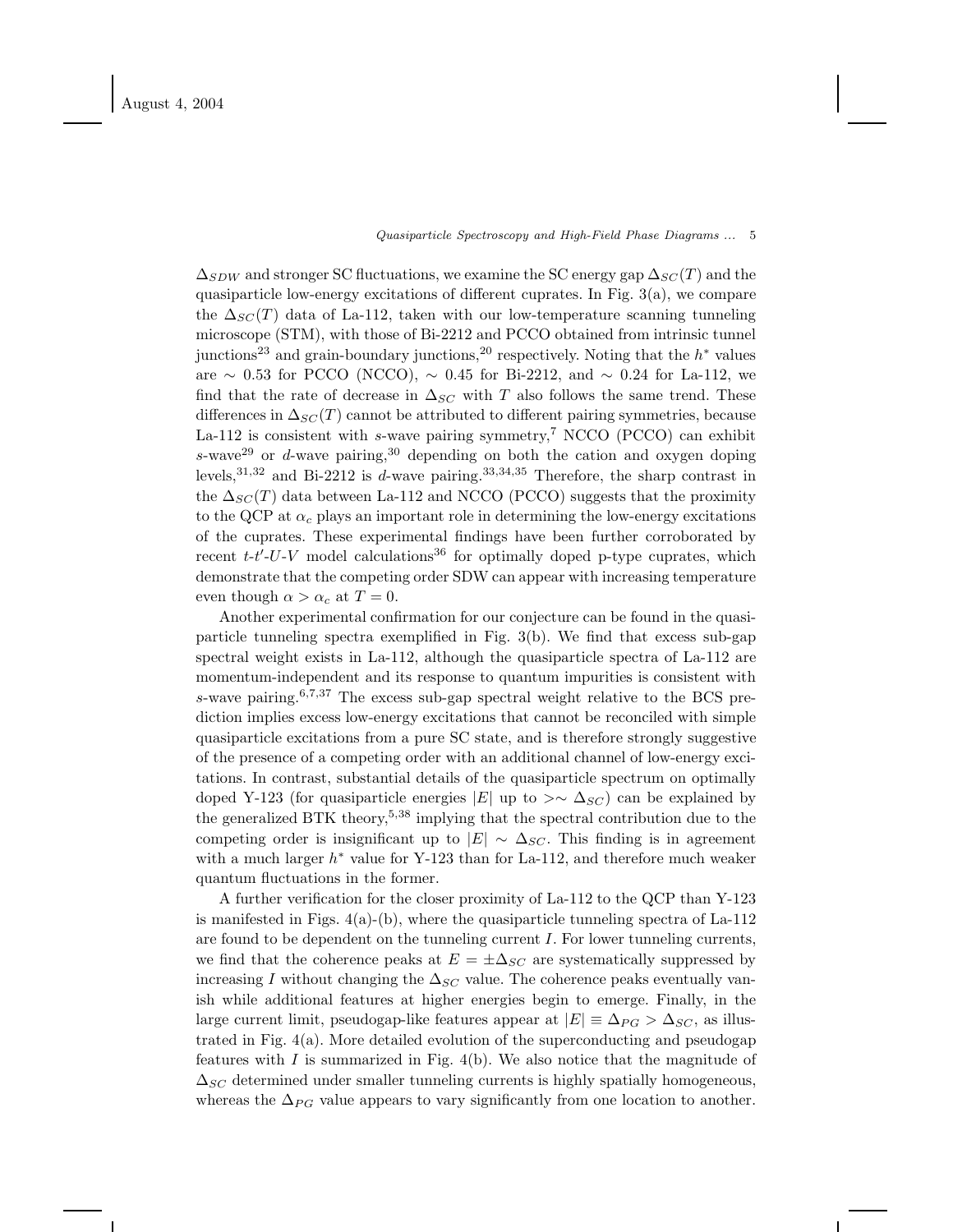

Fig. 3. (a) Comparison of the temperature  $(T)$  dependence of the normalized superconducting energy gap,  $[\Delta_{SC}(T)/\Delta_{SC}^0]$ , for NCCO (PCCO),<sup>20</sup> Bi-2212,<sup>23</sup> and La-112. (b) Main panel: comparison of the normalized quasiparticle spectrum of La-112 (points), obtained using a STM at  $T = 4.2$  K, with the best BCS fitting (solid line), showing excess sub-gap and reduced postgap spectral weight. Inset: comparison of the normalized c-axis quasiparticle tunneling spectrum (points) of Y-123, taken using a STM at 4.2 K, with the generalized BTK fitting<sup>5,38</sup> for  $d_{x^2-y^2}$ wave superconductors (solid line). We note quality agreement between the generalized BTK fitting and data up to  $|E| \sim \Delta_{SC}$ .

We suggest two effects associated with increasing tunneling current  $I$ : First, the localized high current density under the STM tip can effectively suppress the SC order parameter and therefore reduce  $\alpha$ . Second, the magnetic field induced by the localized high current density can also assist the evolution from an initial SC phase with  $\alpha > \infty$  ac into the coexisting SDW/SC state with increasing I. The currentinduced SDW can be manifested in the DC tunneling spectrum through coupling of the SDW order parameter to disorder.<sup>39</sup> Hence, the resulting quasiparticle spectrum under large tunneling currents contains convoluted spectral information of SDW, SC, and the disorder potential, thus it can be spatially inhomogeneous. In contrast, for optimally doped Y-123, no noticeable spectral variation was found with tunneling currents in the same range as that used for studying La-112. This finding is again consistent with our conjecture that Y-123 is farther from the QCP than La-112, so that it is more difficult to induce SDW in Y-123.

# 4. Disorder Effect on Quasiparticle Spectra and Pseudogap

Next, we investigate the effect of disorder on the scenario depicted in Fig.  $1(a)$ . Generally speaking, disorder reduces the SC stiffness and tends to shift  $\alpha$  closer to  $\alpha_c$  if initially  $\alpha > \alpha_c$ <sup>12</sup> Therefore one can envision spatially varying  $\alpha$  values in a sample if the disorder potential is spatially inhomogeneous. In particular, for strongly 2D cuprates like Bi-2212 and Hg-1234, disorder can help pin the fluctuating SDW locally,<sup>40</sup> so that regions with the disorder-pinned SDW can coexist with SC, as schematically illustrated in Fig. 5(a). These randomly distributed regions of pinned SDW are scattering sites for quasiparticles at  $T < T_c$  and for normal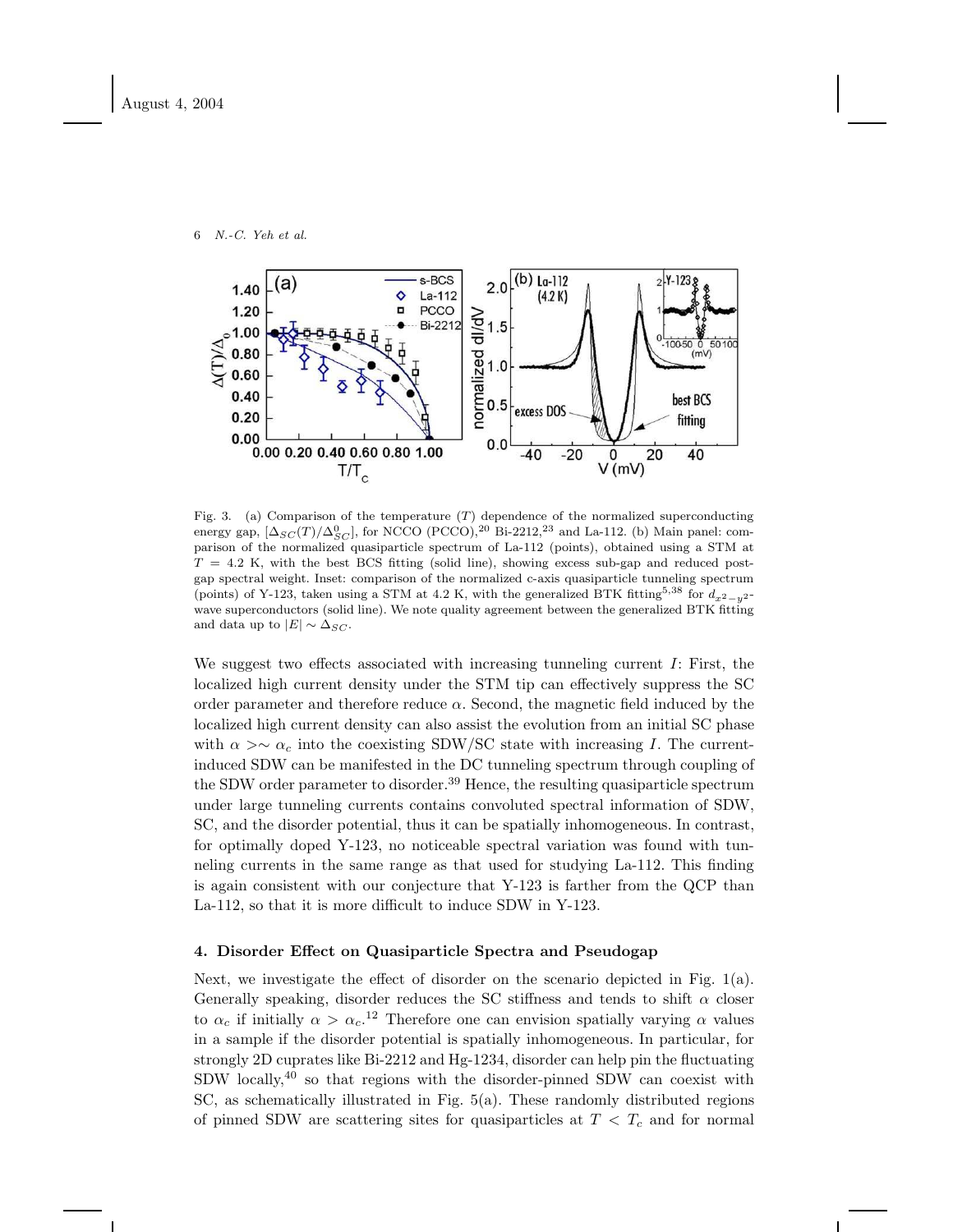

Fig. 4. (a) Evolution of the normalized quasiparticle tunneling spectrum of La-112 with increasing tunneling current I, taken at 4.2 K. (b) Evolution of  $\Delta_{SC}$  and  $\Delta_{PG}$  of La-112 with I, as determined from the quasiparticle tunneling spectra.

carriers at  $T > T_c$ , provided that the SDW persists above  $T_c$ . We have performed numerical calculations for the quasiparticle local density of states (LDOS) of a 2D d-wave superconductor to examine these related issues.<sup>41</sup> We have considered two scenarios: one assumes that the ground state of the 2D d-wave cuprate is a pure SC with random point defects, and the other assumes that randomly pinned SDW regions coexist with SC at  $T \ll T_c$ . Using the Green's function techniques detailed in Ref.<sup>41</sup>, we find that the quasiparticle interference spectra for SC coexisting with a disorder-pinned SDW differ fundamentally from those due to pure SC with random point disorder. A representative real-space map of the quasiparticle LDOS, for a 2D  $d_{x^2-y^2}$ -wave superconductor with 24 randomly distributed pinned SDW regions in an area of  $(400 \times 400)$  unit cells, is shown in Fig. 5(b). The Fourier transformation  $(FT)$  of the LDOS is illustrated in Fig.  $5(c)$  for a pure SC with random point disorder at  $T = 0$ , in Fig. 5(d) for the FT-LDOS of pinned SDW at  $T = 0$ , and in Fig. 5(e) for the FT-LDOS of pinned SDW at  $T = T_c$ . We note that the superposition of the FT-LDOS in Figs. 5(c) and 5(d) is consistent with experimental observation on a slightly underdoped Bi-2212 at  $T \ll T_c$ ,<sup>42,43</sup> whereas the FT-LDOS in Fig. 5(e) is consistent with experimental observation on a similar sample at  $T > \sim T_c$ .<sup>44</sup> These findings suggest that a disorder-pinned SDW coexists with SC in Bi-2212 at low temperatures, and that only the SDW persists above  $T_c$ .<sup>41</sup> These studies therefore demonstrate the significant role of competing orders in determining the physical properties of cuprate superconductors. Moreover, disorder-pinned collective modes such as SDW can naturally account for the strong spatial inhomogeneity observed in the quasiparticle spectra of  $Bi-2212$ ,  $45,46$  and are also likely responsible for the pseudogap phenomenon<sup>47</sup> above  $T_c$  in under- and optimally doped p-type cuprates.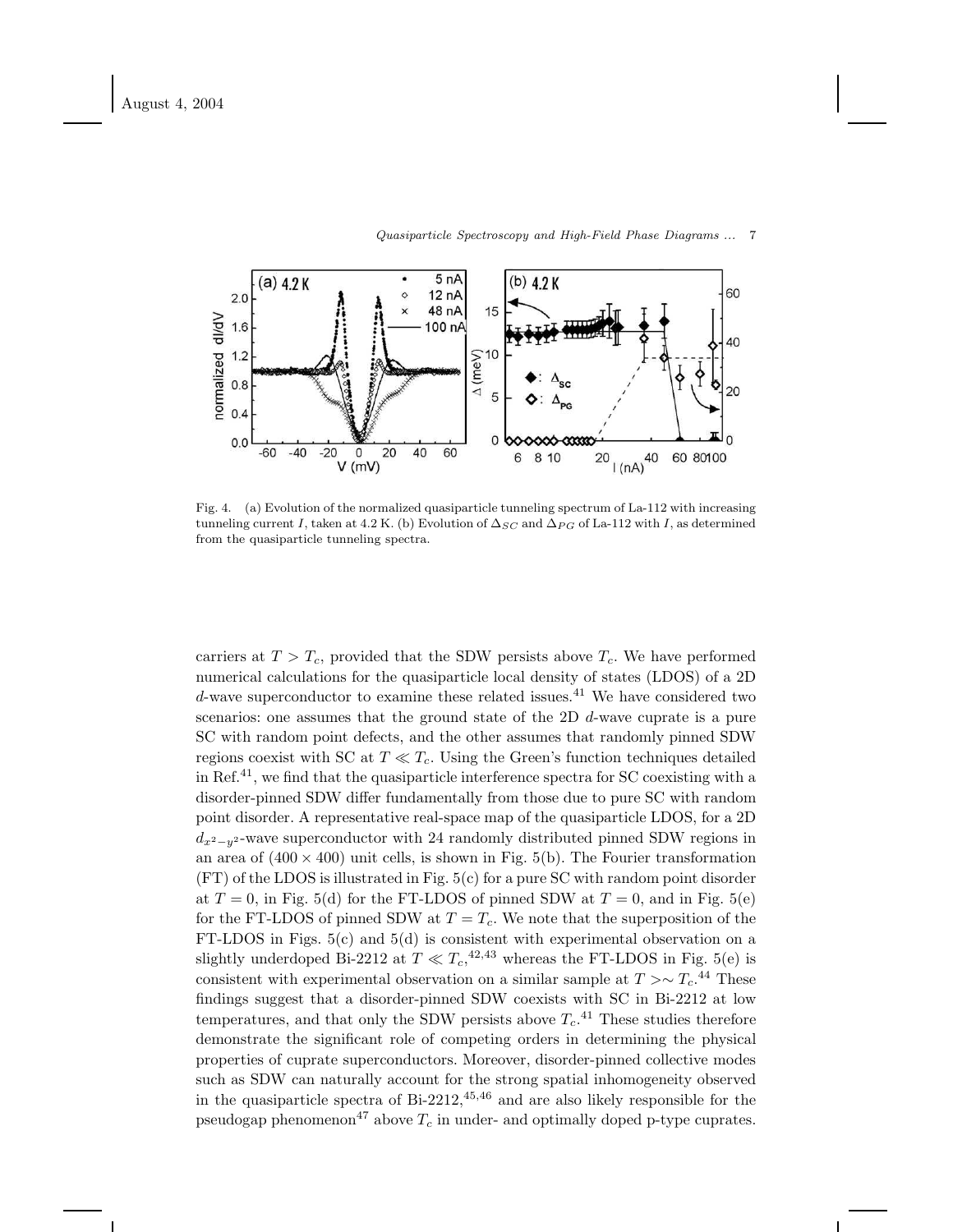

8 N.-C. Yeh et al.

Fig. 5. (a) Schematic illustration of randomly distributed disorder-pinned SDW regions in a 2D superconductor. (b) Quasiparticle LDOS for the scenario depicted in (a), for a  $d_{x^2-y^2}$ -wave superconductor at  $T = 0$ , with a SC gap  $\Delta_{SC} = 40$  meV and the quasiparticle energy  $E = 24$ meV. (c) Quasiparticle FT-LDOS in the first Brillouin zone of a 2D  $d_{x^2-y^2}$ -wave superconductor with random point defects at  $T = 0$ . (d) The FT-LDOS of Part (b) in the first Brillouin zone at  $T = 0$ . (e) The FT-LDOS of Part (b) at  $T = T_c$ . More details are given in Ref. 41.

# 5. Discussion

The experimental results presented in the previous sections are generally consistent with the notion that significant quantum fluctuations can be induced by a magnetic field in all cuprate superconductors, and that the degree of excess low-energy excitations can be correlated with the proximity of the cuprates to a QCP. However, to further our understanding, systematic studies of more cuprates will be necessary. In particular, neutron scattering studies will be important for determining the SDW gaps of different cuprates. It is also imperative to examine the correlation between the low-temperature high-field phase diagram and the low-energy excitations of different cuprates through quasiparticle spectroscopic studies. For instance, quasiparticle tunneling spectroscopic studies of the highly 2D Hg-1234 can substantiate our conjecture if the following can be verified: (1)  $\Delta_{SC}(T)$  decreases more rapidly with T than other p-type cuprates with larger values of  $h^*$ ; (2) the quasiparticle DOS exhibits strong spatial variation below  $T_c$ , similar to Bi-2212; (3) excess sub-gap DOS than the BTK prediction exists because of the relatively smaller  $\Delta_{SDW}$  that provides an additional channel of low-energy excitations; and (4) strong quasiparticle spectral dependence on the tunneling current. Similarly, determination of the characteristic field  $h^*$  as a function of impurity concentration can provide further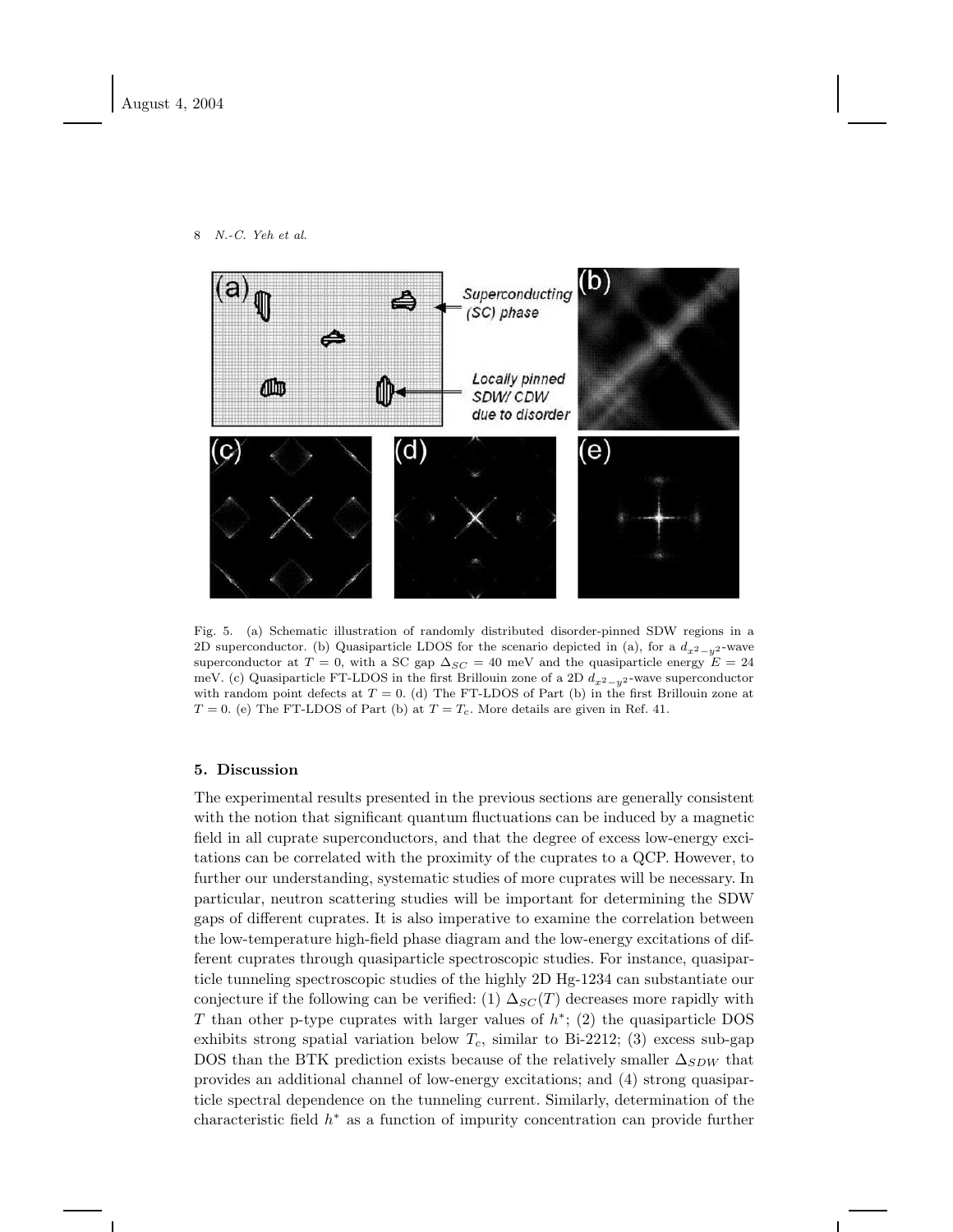verification for our conjecture that  $h^*$  varies with increasing disorder.

Despite consensus for the existence of competing orders in the ground state of the cuprates, whether SDW is the dominant competing order is yet to be further verified. For instance, we note that certain experimental consequences (such as the quasiparticle spectra) due to a disorder-pinned SDW cannot be trivially distinguished from a disorder-pinned CDW in tetragonal cuprates. Therefore neutron scattering studies will be necessary to distinguish between these two competing orders. As for the staggered flux phase, unit-cell doubling features for the quasiparticle LDOS along the  $CuO<sub>2</sub>$  bonds must be demonstrated around a vortex core if the staggered flux phase is a relevant competing order.<sup>11</sup> Finally, the most important issue remaining to be addressed in the studies of competing orders and quantum criticality is to investigate possible correlation between the existence of competing orders and the occurrence of cuprates superconductivity.

### 6. Summary

In summary, we have investigated the quasiparticle tunneling spectra and the thermodynamic high-field phase diagrams of various electron- and hole-doped cuprate superconductors. The experimental data reveal significant magnetic field-induced quantum fluctuations in all cuprate superconductors, and the degree of quantum fluctuations appears to correlate well with the magnitude of excess low-energy excitations as the result of competing orders in the ground state. Moreover, our experimental results support the notion that the ground state of cuprates is in proximity to a QCP separating pure SC from coexisting SC/SDW, and our theoretical analysis further suggests that disorder-pinned fluctuating SDW can have significant effect on the LDOS of highly 2D cuprates. Additionally, the persistence of disorder-pinned SDW above  $T_c$  may be accountable for the pseudogap phenomenon observed in the spectroscopic studies of highly 2D hole-doped cuprates.

# Acknowledgments

The work at Caltech is supported by the National Science Foundation through Grants #DMR-0405088 and #DMR-0103045, and at the Pohang University by the Ministry of Science and Technology of Korea through the Creative Research Initiative Program. The pulsed-field experiments were performed at the National High Magnetic Field Laboratory facilities in the Los Alamos National Laboratory under the support of the National Science Foundation.

# References

- 1. S.-C. Zhang, Science 275, 1089 (1997).
- 2. S. Sachdev, Rev. Mod. Phys. 75, 913 (2003).
- 3. S. A. Kivelson et al., Rev. Mod. Phys. 75, 1201 (2003).
- 4. N.-C. Yeh, Bulletin of Assoc. Asia Pacific Phys. Soc. 12, 2 (2002); cond-mat/0210656.
- 5. N.-C. Yeh et al., Phys. Rev. Lett., 87, 087003 (2001).